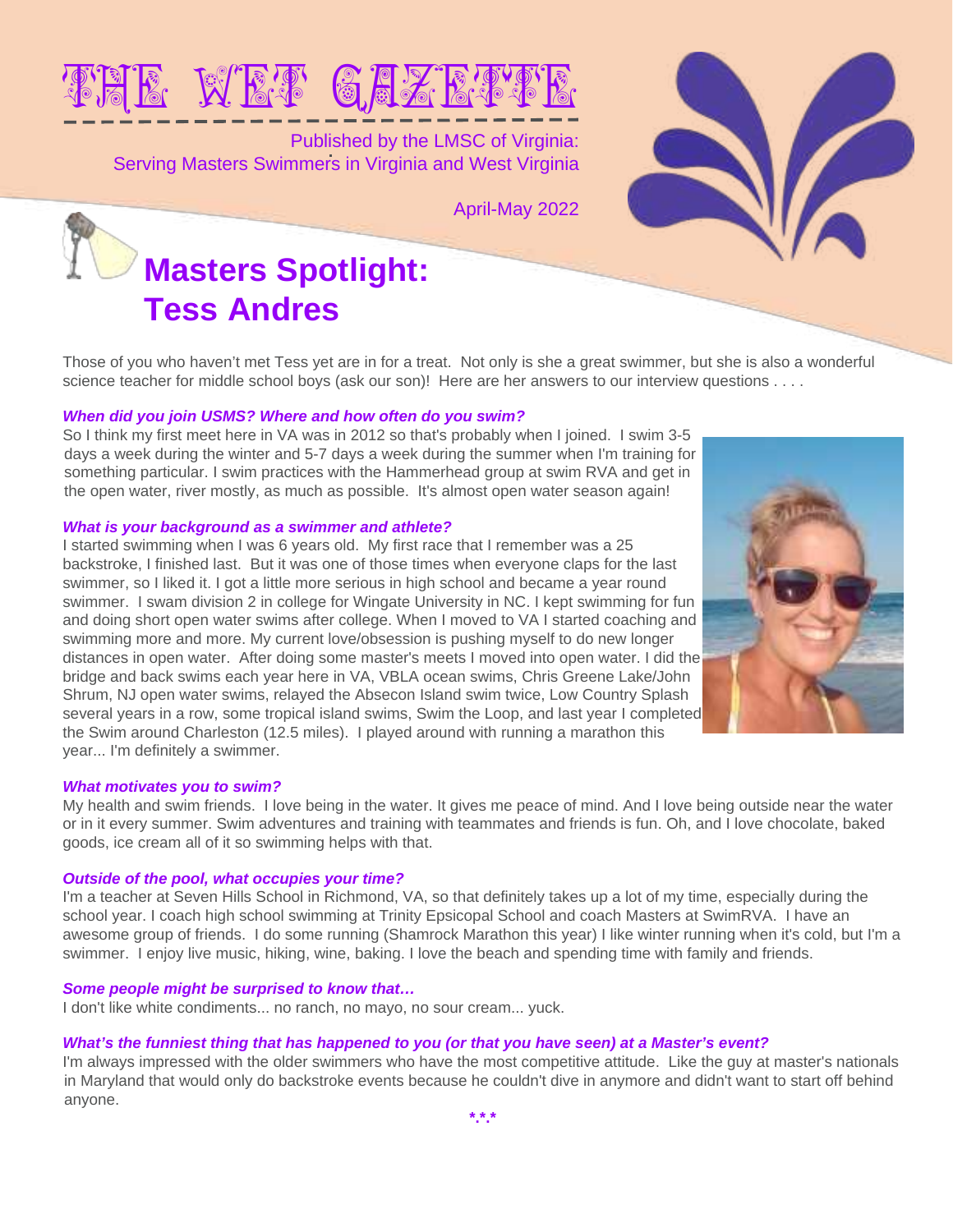# **Current and Upcoming Events**

**Go The Distance** January 1 - December 31, 2022; any pool

**Pre-Nationals Clinics** June 12, and July 10, 2022 (also TBD date in April or May); Richmond, VA

**John Shrum Memorial Cable Swim at Chris Greene Lake** June 4, 2022; Charlottesville, VA

**Big Kahuna Masters Classic (LCM)** June 18, 2022; Virginia Beach, VA

**USMS Summer (LCM) Nationals** August 3-7, 2022; Richmond, VA

**Lake Moomaw 1-Mile Swim** August 20, 2022; Hot Springs, VA

## **General Information**

\_\_\_\_\_\_\_\_\_\_\_\_\_\_\_

LMSC for Virginia Website: [www.vaswim.org](http://www.vaswim.org) USMS Website: [www.usms.org](http://www.usms.org) Nearby LMSCs North Carolina: [www.ncmasters.org](http://www.ncmasters.org) M[aryland: https://www.teamunify.com/](https://www.teamunify.com/Home.jsp?team=msmdlmsc) Home.jsp?team=msmdlmsc Potomac Valley: [www.PVMasters.org](http://www.PVMasters.org) Nearby Zones Colonies Zone (no website currently) Southeast Zone: www.SouthEastZone.org Online Meet Registrations: [www.clubassistant.com](https://www.clubassistant.com) ----------------

### **LMSC Officers**

Chair: Caycee Buscaglia Vice-Chair: Ken Gardner Secretary: Alice Phillips Treasurer: Becca Latimer Membership Coordinator: Chris Stevenson Coaches: Vacant Fitness: Vacant Long Distance: Dave Holland Newsletter: Heather and Chris Stevenson Officials: Charlie Cockrell Records & Top Ten: Chris Stevenson Review: Heather Stevenson Safety: Jim Miller Sanctions: George Sushkoff Webmaster/Social Media: George Sushkoff

# **Welcome to Open Water Season**

by Jay Peluso\*

As the weather changes and lakes and rivers start to warm up it's time to start thinking about open water season. For years I was frustrated by the number of athletes I pulled out of open water swims while working on event safety boats. I heard the same stories over and over again as we shuttled the defeated and upset athlete back to shore:

- · "But I can do the distance in the pool."
- · "I've never been in open water before but thought I'd be fine, I'm a good athlete."
- · "My wetsuit is too tight, I can't breathe."
- · "I got kicked (elbowed)(kneed)"

We have tried to educate athletes about preparing for open water, how it differs from pool swimming, and why it's important to know the difference. Here are 7-points to consider before attempting an open water event.

**1. Learn to swim in a pool first.** When we started our first open water program, we thought we'd only offer open water training. Boy was that a mistake. We had a lot of new swimmers turn up and really struggle. We realized quickly that a lot of these folks needed to simply learn to swim, tread water, float on their back, etc… Most could swim in the sense that they could keep from drowning when they jumped off a boat to play around, but distance open water swimming was another thing entirely. Before you attempt an open water swim, be sure you've done at least some pool training with a qualified coach or training partner.

**2. Understand that a 750m or 1500m swim in a 25-SCY pool is very different than a lake, river or ocean.** Often when pulling swimmers from events they are very adamant that they have done the required distance in the pool before they came to the event and they don't know why they are struggling so much. But when we talk about their training, we'd find out that it all had been in a short course pool, where they could stop at the wall, put their feet down, adjust their goggles, take a breath, and then go. In essence, they were swimming 30x25 instead of 750m. If your event is 750m, be sure you are capable of swimming that distance *without stopping* before trying it in open water.

**3. Practice open water skills in the pool.** This includes sighting, swimming in a pack, rounding buoys, drafting, and situational awareness. We offer our Winter Open Water program for just this reason. Now we are fortunate to have the facility we do and a staff that thinks open water safety is important. But these drills can all be practiced in a regular pool during your typical USMS practice.

We take all the lane ropes out of our 50m pool that is 7ft 7in deep all the way around. We put buoys in the water in different configurations each week and run a workout. This goes well beyond just swimming loops around the buoys no stop. We practice changing pace-elevating the heart rate and then calming the pace fown to continue swimming. Swimming in packs of three, five or more where we intentionally stay together so swimmers get used to the feeling of getting bumped or grabbed or getting water in their mouths with a